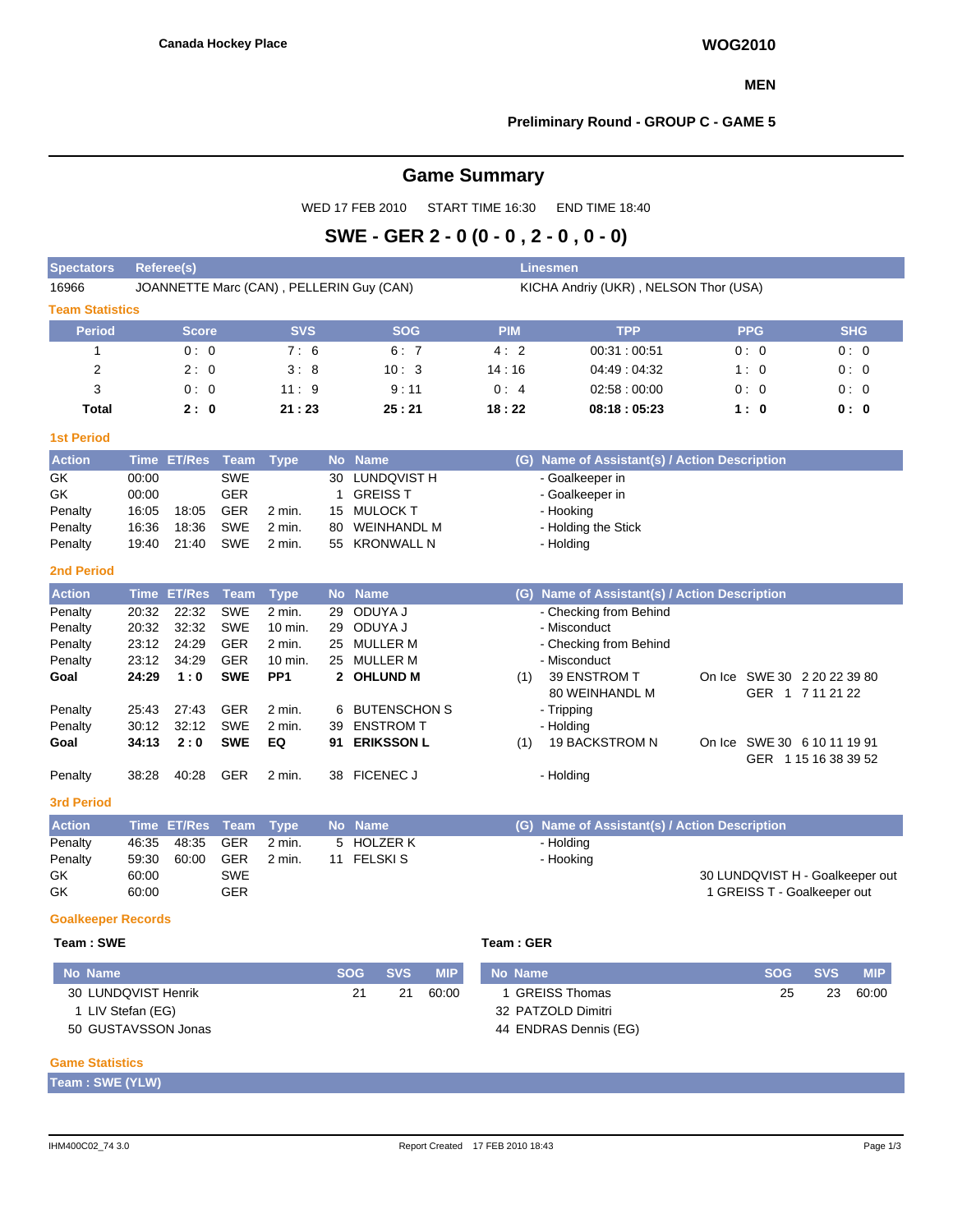### **MEN**

## **Preliminary Round - GROUP C - GAME 5**

|                 |                          |              |              |                | <b>Shots on Goal</b> |                |          |                      |          | Time on Ice |                |      |                         |            |            |
|-----------------|--------------------------|--------------|--------------|----------------|----------------------|----------------|----------|----------------------|----------|-------------|----------------|------|-------------------------|------------|------------|
| No Pos          | <b>Name</b>              | G            | <b>A PIM</b> |                |                      | $\overline{2}$ |          | 3 OT TS +/-          |          | 1           | $\overline{2}$ | 3    | <b>OT</b><br><b>TOT</b> | <b>SHF</b> | <b>AVG</b> |
| 2 D             | <b>OHLUND Mattias</b>    | 1            | 0            | 0              | 0                    | 2              | $\Omega$ | 2                    | 0        | 5:58        | 8:33           | 5:46 | 20:17                   | 22         | 0:55       |
| 20 F            | <b>SEDIN Henrik</b>      | 0            | 0            | 0              | 0                    | 1              | 1        | $\overline{2}$       | 0        | 5:27        | 5:04           | 5:43 | 16:14                   | 17         | 0:57       |
| 22 F            | <b>SEDIN Daniel</b>      | 0            | 0            | 0              | 0                    | 0              | $\Omega$ | 0                    | 0        | 4:44        | 4:50           | 5:47 | 15:21                   | 15         | 1:01       |
| 39 D            | <b>ENSTROM Tobias</b>    | $\mathbf 0$  | 1            | 2              | $\mathbf 0$          | 0              | 0        | 0                    | 0        | 5:09        | 4:30           | 4:19 | 13:58                   | 16         | 0:52       |
| 80 F            | <b>WEINHANDL Mattias</b> | $\Omega$     | 1            | $\overline{2}$ | 0                    | 1              | 1        | $\overline{2}$       | 0        | 5:58        | 4:35           | 5:48 | 16:21                   | 17         | 0:57       |
| 5 D             | LIDSTROM Nicklas +C      | 0            | 0            | 0              | 1                    | 0              | 0        | 1                    | 0        | 5:55        | 6:24           | 6:40 | 18:59                   | 23         | 0:49       |
| 21F             | <b>FORSBERG Peter</b>    | $\Omega$     | 0            | 0              | 0                    | $\Omega$       | $\Omega$ | 0                    | 0        | 4:52        | 3:13           | 4:52 | 12:57                   | 17         | 0.45       |
| 27 F            | <b>HORNOVIST Patric</b>  | 0            | 0            | 0              | 0                    | 1              | 1        | 2                    | 0        | 4:11        | 4:08           | 4:10 | 12:29                   | 15         | 0:49       |
| 40 F            | ZETTERBERG Henrik +A     | 0            | 0            | 0              | 0                    | $\mathbf 0$    | $\Omega$ | 0                    | 0        | 4:37        | 5:51           | 4:32 | 15:00                   | 18         | 0:50       |
| 55 D            | <b>KRONWALL Niklas</b>   | $\mathbf 0$  | 0            | $\overline{2}$ | 1                    | 0              | 1        | 2                    | 0        | 4:36        | 5:29           | 5:39 | 15:44                   | 22         | 0:42       |
| 6 D             | <b>JOHANSSON Magnus</b>  | 0            | 0            | 0              | $\overline{2}$       | 0              | 0        | $\mathbf{2}^{\circ}$ | $+1$     | 4:56        | 2:46           | 3:59 | 11:41                   | 13         | 0.53       |
| 10 <sub>D</sub> | <b>TALLINDER Henrik</b>  | 0            | 0            | 0              | 0                    | 1              | 1        | $\overline{2}$       | $+1$     | 5:24        | 5:54           | 4:38 | 15:56                   | 15         | 1:03       |
| 11F             | ALFREDSSON Daniel +A     | $\Omega$     | 0            | 0              | 1                    | 1              | $\Omega$ | 2                    | $+1$     | 4:52        | 5:39           | 5:46 | 16:17                   | 17         | 0:57       |
| 19F             | <b>BACKSTROM Nicklas</b> | $\mathbf 0$  | 1            | 0              |                      | 1              | 1        | 3                    | $+1$     | 5:20        | 5:29           | 5:49 | 16:38                   | 15         | 1:06       |
| 91 F            | <b>ERIKSSON Loui</b>     | 1            | 0            | 0              | 0                    | 1              | 1        | $\overline{2}$       | $+1$     | 3:50        | 4:27           | 5:57 | 14:14                   | 12         | 1:11       |
| 3 D             | <b>MURRAY Douglas</b>    | 0            | 0            | 0              | 0                    | 0              | 0        | 0                    | $\Omega$ | 4:31        | 4:21           | 3:56 | 12:48                   | 17         | 0:45       |
| 26 F            | <b>PAHLSSON Samuel</b>   | 0            | 0            | 0              | 0                    | 0              | $\Omega$ | 0                    | 0        | 4:24        | 3:09           | 3:47 | 11:20                   | 16         | 0:42       |
| 29 D            | ODUYA Johnny             | $\mathbf 0$  | 0            | 12             | 0                    | 0              | 0        | 0                    | 0        | 5:00        | 2:23           | 4:32 | 11:55                   | 15         | 0:47       |
| 33 F            | <b>MODIN Fredrik</b>     | 0            | 0            | 0              | 0                    | 0              | 2        | 2                    | 0        | 3:40        | 2:53           | 3:55 | 10:28                   | 15         | 0:41       |
| 93 F            | <b>FRANZEN Johan</b>     | 0            | 0            | 0              | 0                    | 1              | $\Omega$ | 1                    | 0        | 6:24        | 3:05           | 3:50 | 13:19                   | 18         | 0:44       |
| 1 GK            | LIV Stefan               | 0            | 0            | 0              | 0                    | 0              | 0        | 0                    |          |             |                |      |                         |            |            |
| 30 GK           | <b>LUNDQVIST Henrik</b>  | 0            | 0            | 0              | 0                    | 0              | 0        | 0                    |          |             |                |      |                         |            |            |
| 50 GK           | <b>GUSTAVSSON Jonas</b>  | $\Omega$     | 0            | 0              | 0                    | 0              | $\Omega$ | 0                    |          |             |                |      |                         |            |            |
| Total           |                          | $\mathbf{2}$ | 3            | 18             | 6                    | 10             | 9        | 25                   |          |             |                |      |                         |            |            |

## **Head Coach :** GUSTAFSSON Bengt Ake

**Team : GER (BLK)**

|                 | $1$ van $1$ van $1$        |          |              |   |          |              |                |    |       |             |                |      |           |            |            |            |
|-----------------|----------------------------|----------|--------------|---|----------|--------------|----------------|----|-------|-------------|----------------|------|-----------|------------|------------|------------|
|                 | Shots on Goal              |          |              |   |          |              |                |    |       | Time on Ice |                |      |           |            |            |            |
| No Pos          | <b>Name</b>                | G        | <b>A PIM</b> |   |          | $\mathbf{2}$ | 3<br><b>OT</b> | TS | $+/-$ |             | $\overline{2}$ | 3    | <b>OT</b> | <b>TOT</b> | <b>SHF</b> | <b>AVG</b> |
| 10 <sub>D</sub> | <b>EHRHOFF Christian</b>   | 0        | 0            | 0 | 0        | 0            | 0              | 0  | 0     | 6:39        | 8:27           | 6:58 |           | 22:04      | 24         | 0:55       |
| 17F             | <b>HECHT</b> Jochen        | 0        | 0            | 0 | 0        | 0            |                |    | 0     | 5:03        | 6:32           | 5:39 |           | 17:14      | 20         | 0:51       |
| 19F             | STURM Marco +C             | 0        | 0            | 0 |          | 0            |                | 2  | 0     | 5:00        | 5:58           | 4:16 |           | 15:14      | 19         | 0:48       |
| 57 F            | <b>GOC Marcel</b>          | 0        | 0            | 0 | 0        | 0            | 0              | 0  | 0     | 5:28        | 6:20           | 5:06 |           | 16:54      | 22         | 0:46       |
| 84 D            | SEIDENBERG Dennis +A       | 0        | 0            | 0 |          | 0            | 1              | 2  | 0     | 5:57        | 8:50           | 7:00 |           | 21:47      | 24         | 0.54       |
| 15F             | <b>MULOCK Travis</b>       | 0        | 0            | 2 | 0        | 0            | 0              | 0  | $-1$  | 4:35        | 4:36           | 4:27 |           | 13:38      | 21         | 0:38       |
| 16 F            | <b>WOLF Michael</b>        | 0        | 0            | 0 | 0        | 0            |                | 1. | -1    | 5:53        | 3:51           | 4:00 |           | 13:44      | 22         | 0:37       |
| 38 D            | FICENEC Jakub              | 0        | 0            | 2 | 0        | 0            |                | 1. | -1    | 4:21        | 5:08           | 4.42 |           | 14:11      | 18         | 0:47       |
| 39 F            | <b>GREILINGER Thomas</b>   | 0        | 0            | 0 |          | 0            | $\Omega$       | 1. | -1    | 4:59        | 4:29           | 4:06 |           | 13:34      | 21         | 0:38       |
| 52 D            | <b>SULZER Alexander</b>    | 0        | 0            | 0 | 0        | 0            | 0              | 0  | -1    | 5:09        | 4:41           | 4:50 |           | 14:40      | 18         | 0:48       |
| 5 D             | <b>HOLZER Korbinian</b>    | 0        | 0            | 2 | 0        |              | 0              | 1. | 0     | 4:52        | 2:55           | 5:07 |           | 12:54      | 19         | 0:40       |
| 6 D             | <b>BUTENSCHON Sven</b>     | 0        | 0            | 2 | 0        | 0            | 0              | 0  | 0     | 4:50        | 3:06           | 5:21 |           | 13:17      | 21         | 0:37       |
| 11F             | FELSKI Sven +A             | $\Omega$ | 0            | 2 | $\Omega$ | 0            | 2              | 2  | 0     | 4:51        | 4:20           | 5:00 |           | 14:11      | 21         | 0:40       |
| 21 F            | <b>TRIPP John</b>          | 0        | 0            | 0 |          |              |                | 3  | 0     | 4:47        | 4:12           | 4:55 |           | 13:54      | 21         | 0:39       |
| 24 F            | <b>RANKEL Andre</b>        | 0        | 0            | 0 | 0        | 0            |                | 1  | 0     | 4:45        | 2:56           | 3:44 |           | 11:25      | 18         | 0:38       |
| 7 D             | <b>SCHMIDT Christopher</b> | $\Omega$ | 0            | 0 |          | 0            | 0              |    | 0     | 3:59        | 3:24           | 2:55 |           | 10:18      | 15         | 0:41       |
| 9 F             | <b>KLINGE Manuel</b>       | 0        | 0            | 0 | 2        | 0            | 0              | 2  | 0     | 4:18        | 3:38           | 4:18 |           | 12:14      | 15         | 0:48       |